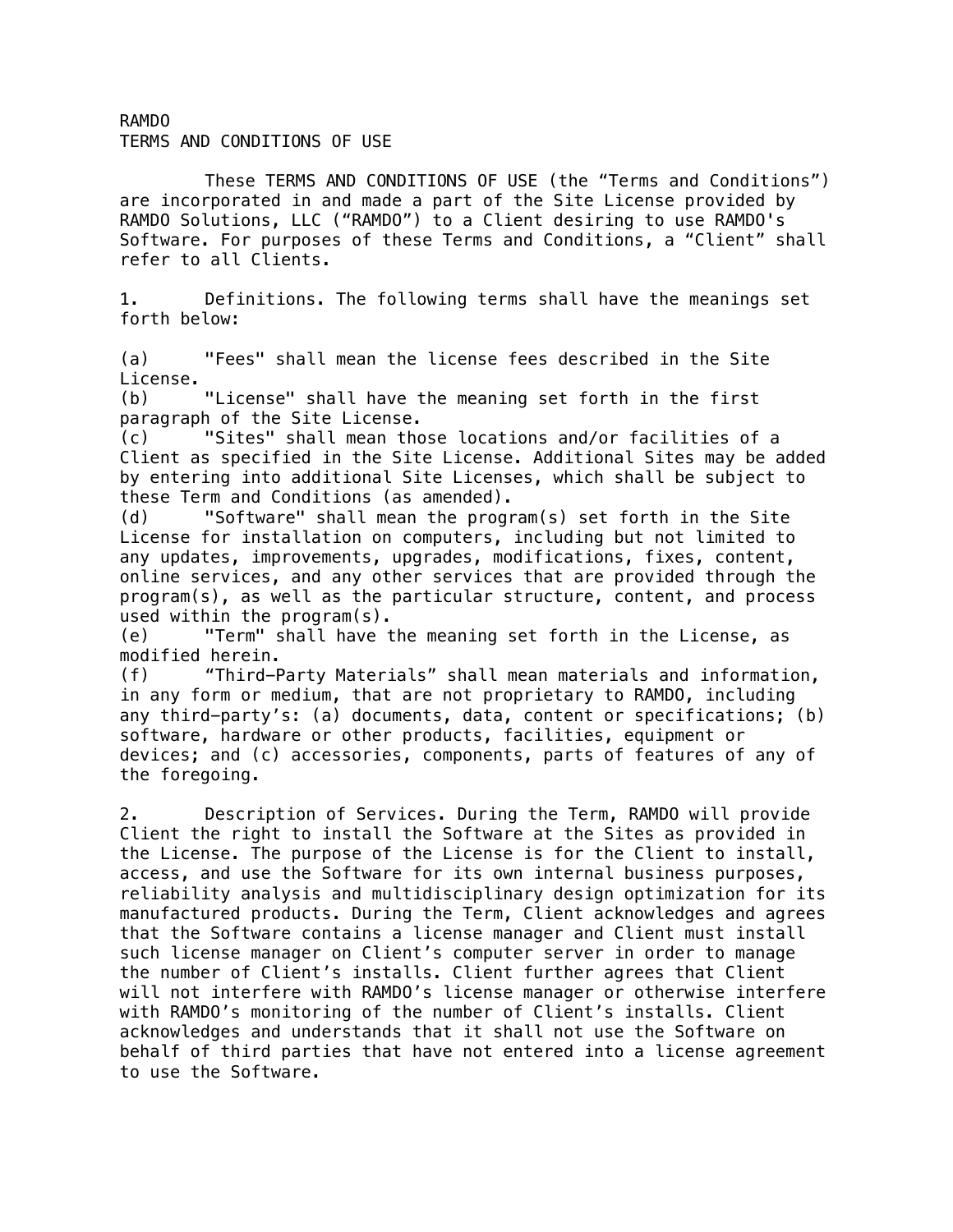3. Access. Access by Client to the Software will be subject to any operational constraints, restrictions and requirements of RAMDO, in its sole discretion, that are now in effect or may be in effect in the future.

4. Term. The parties' agreement as described in the Site License will be for the Term set forth therein. Notwithstanding the foregoing, in the event either party defaults by failing to substantially perform any provision, term or condition hereof or of the License, the other party may provide written notice specifying such default. If the defaulting party does not cure the default within thirty (30) days of receipt of such notice, the non-defaulting party will have the right to terminate the parties' relationship upon written notice.

5. Fees and Payment. Client will pay RAMDO the Fees specified in the Site License in the manner set forth in this Section 5. RAMDO will invoice Client for the Fees for each billing period, in advance. All Fees are due upon receipt of the invoice. If Client has provided the required information and authorization, RAMDO shall have the authority to initiate such payment on the date of invoice in accordance with the terms and conditions required by our authorized payment processors.

6. Restricted License; IP Ownership. Client acknowledges and agrees that RAMDO is the owner of the Software and that its access to the Software is governed by the License. Any, ideas, discoveries, inventions, patents, products, copyrightable works or other information (collectively the "Work Product") developed in whole or in part by RAMDO in connection with providing services hereunder will be and remain the exclusive property of RAMDO. Upon request, Client will execute all documents necessary to confirm or perfect the exclusive ownership of RAMDO to such Work Product. The Site License and these Terms and Conditions do not constitute a sale of any title or interest in the Software or any content included therein. Such Software, the content, and all proprietary and intellectual property rights contained therein are expressly reserved to and shall remain the sole and exclusive property of RAMDO. Notwithstanding the foregoing, Client shall retain all of its rights in any intellectual property it had developed prior to entering into this Agreement, as evidenced by preexisting writings, though to the extent such pre-existing intellectual property is incorporated into the Work Product Client hereby grants RAMDO a perpetual, royalty-free, non-exclusive license to use such pre-existing intellectual property in the Software.

7. Computing Environment and Third-Party Materials. Client is responsible for providing the computing environment for the use and operation of the Software that meets RAMDO's then-current requirements for the Software, as communicated to Client from RAMDO from time to time, including without limitation, the MATLAB Runtime program and any other Third-Party Materials that may be required from time to time. Client acknowledges that Client may be required to enter into other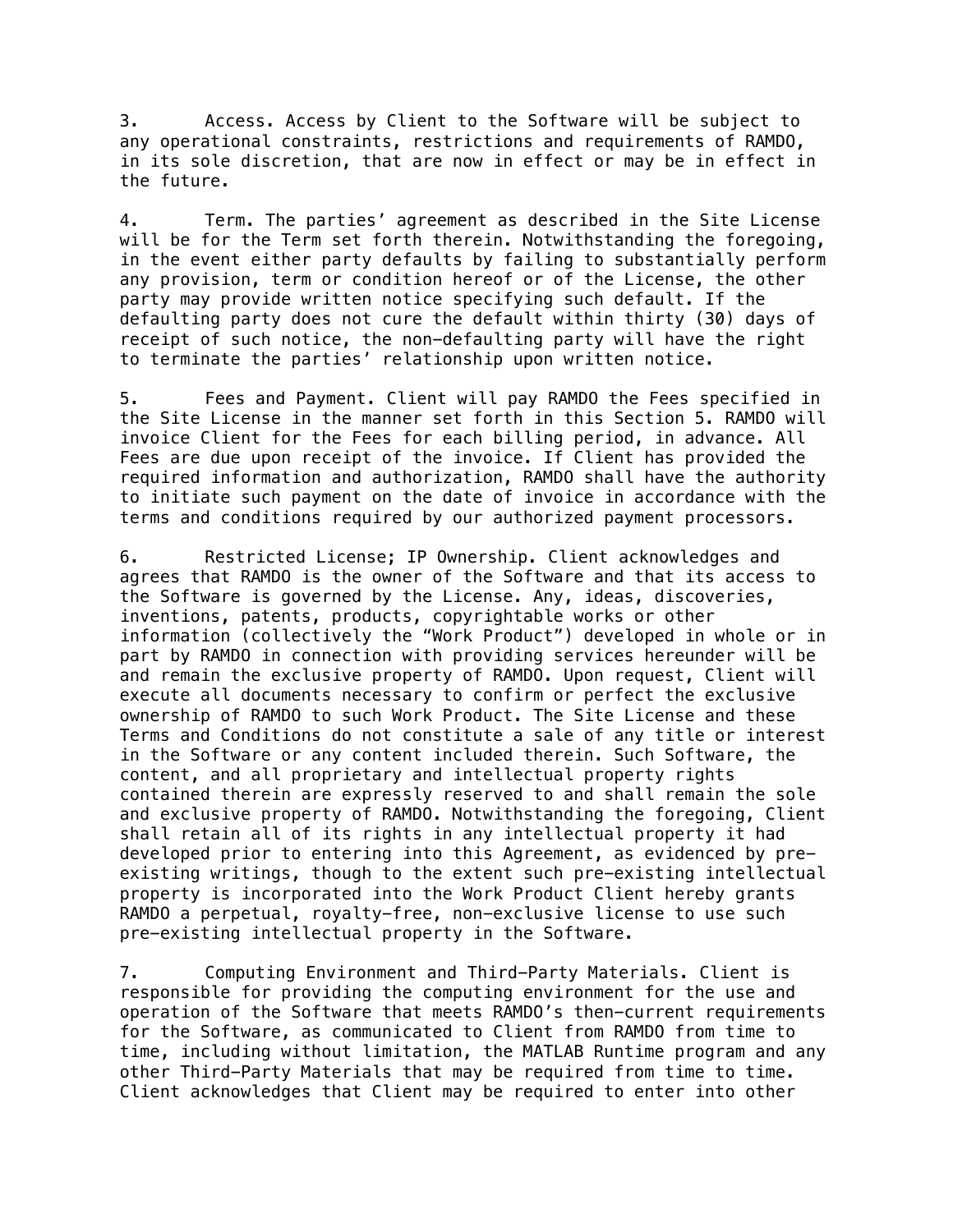agreements to use and operate the Third-Party Materials.

8. Confidentiality. Client acknowledges that (i) the Software contains trade secrets owned by RAMDO, including the specific design, structure, and logic of the individual software programs, in addition to certain other information that is confidential and proprietary, and (ii) that the content accessed by the use of the Software is owned by, and may constitute the confidential and proprietary information of, RAMDO or other users (together, the "Confidential Information"). Client agrees to keep the Confidential Information in strict confidence and to use the Confidential Information solely pursuant to the terms of these Terms, and shall not disclose such information to any third party except Client's agents, employees, and consultants on a need to know basis. Notwithstanding anything to the contrary herein, Client shall not be prohibited from using or disclosing information which becomes publicly available through no fault of Client or its employees or agents, or is already known to Client as shown by predated written records. Client acknowledges that any breach of this section will cause irreparable harm to RAMDO and/or the user who uploaded the disclosed Content and shall entitle the harmed user, as an intended third party beneficiary of this section, to avail itself of any and all remedies at law and/or equity, including but not limited to injunctive relief and specific performance, without any obligation to post bond.

9. Representations of RAMDO. RAMDO endeavors to make the Software available at all reasonable times to Client. However, the Software is constantly being updated and modified. Therefore, RAMDO provides the Software on an "as-is" basis and does not promise to provide any minimum level of service, uptime guaranty, or customer support to Client related to its use of the Software. RAMDO MAKES NO WARRANTIES REGARDING THE PERFORMANCE OR USE OF THE SOFTWARE, AND CLIENT RECEIVES NO OTHER WARRANTY WHETHER WRITTEN, ORAL, EXPRESSED, IMPLIED, OR STATUTORY EXCEPT AS STATED IN THESE TERMS AND CONDITIONS. IN PARTICULAR, RAMDO MAKES NO WARRANTY THAT CLIENT WILL RECEIVE WILL MEET CLIENT'S REQUIREMENTS, ACHIEVE ANY INTENDED RESULTS, BE COMPATIBLE OR WORK WITH ANY OTHER SOFTWARE, APPLICATIONS, SYSTEMS OR SERVICES, OPERATE WITHOUT INTERRUPTION, MEET ANY PERFORMANCE OR RELIABILITY STANDARDS OR BE ERROR FREE. ALL WARRANTIES OF MERCHANTABILITY, QUALITY, FITNESS FOR A PARTICULAR PURPOSE, NON-INFRINGEMENT AND WARRANTIES ARISING FROM A COURSE OF DEALING, USAGE OR TRADE PRACTICE ARE EXPRESSLY EXCLUDED. ALL SERVICES ARE PROVIDED ON AN "AS-IS" BASIS AND ARE USED AT CLIENT'S OWN RISK. RAMDO SHALL NOT IN ANY CASE BE LIABLE FOR SPECIAL, INCIDENTAL, CONSEQUENTIAL, EXEMPLARY, INDIRECT OR OTHER SIMILAR DAMAGES INCURRED BY ANY PERSON, EVEN IF ADVISED OF THE POSSIBILITY OF SUCH DAMAGES OR SUCH CLAIMS. CLIENT ACKNOWLEDGES AND AGREES THAT ACCESS TO AND USE OF THE SOFTWARE MAY BE INTERRUPTED OR SUSPENDED FOR EXTENDED PERIODS AND THAT RAMDO AND ITS SERVICE PROVIDERS SHALL HAVE NO LIABILITY WITH RESPECT THERETO.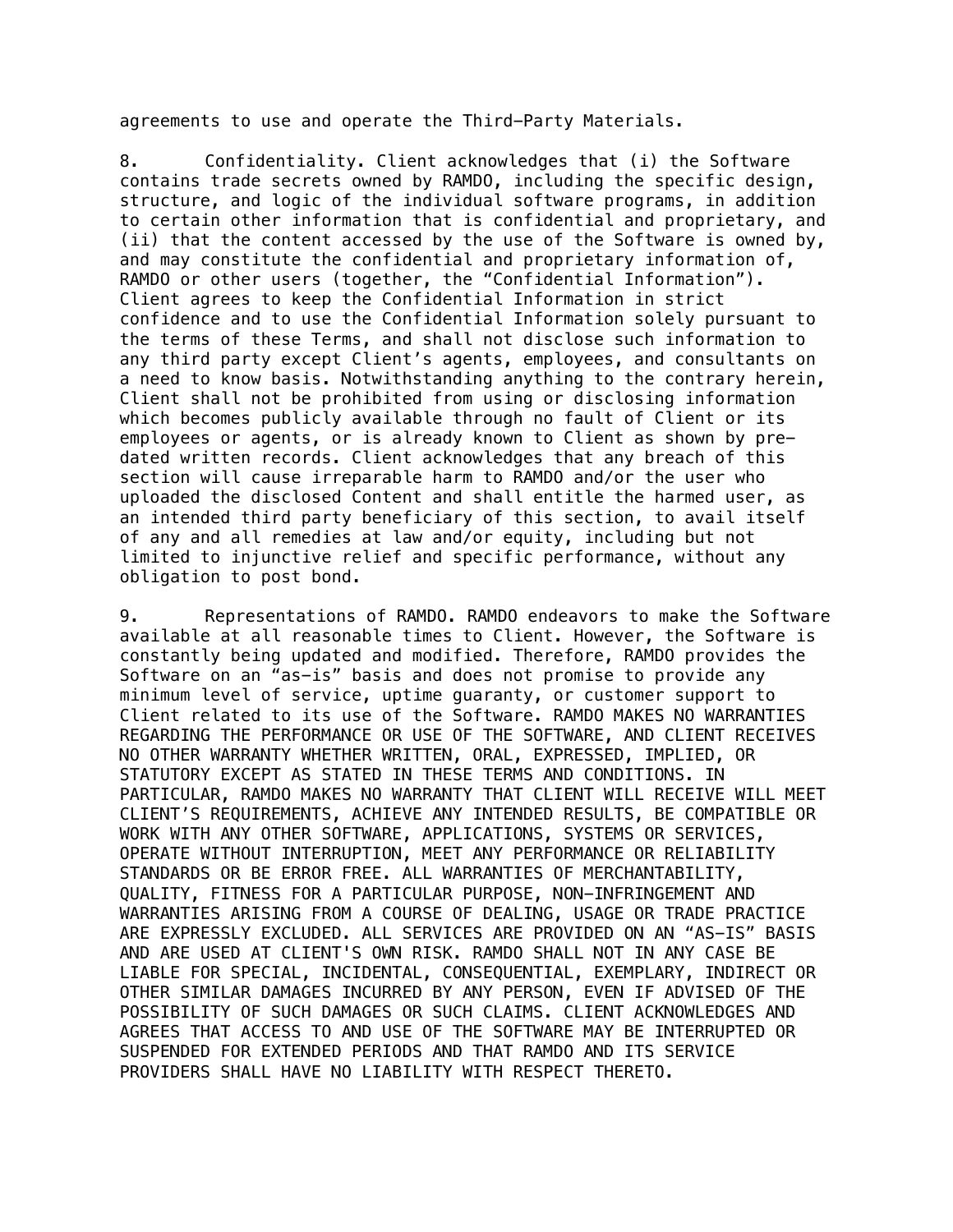10. Limitation of Liability; Indemnity.

(a) Limitation of Liability. Client agrees that RAMDO's liability, if any, arising out of or in connection with the access to, use of, or performance of the Software shall not exceed the amount previously paid by Client for use of the Software in the six (6) months prior to the actions giving rise to such liability.

(b) Indemnity. Client hereby agrees to indemnify and hold RAMDO (and any employee, officer, director or affiliate of RAMDO, each a "Company Person") harmless from any claim or demand made by any third party (including costs and attorneys' fees) due to or arising out of its access to or use of the Software, its violation of this agreement, its infringement of any intellectual property or other right of any person or entity, or for any content it posts through the Software (including claims related to defamation, invasion of privacy, or other violation of a person's rights). Your obligations under the foregoing indemnity may not be offset against any other claim you may have against RAMDO or any Company Person. Client remains solely responsible for all content that it or its agents upload, post, email, transmit, or otherwise disseminate using, or in connection with, the Software. Client agrees that the provisions in this section will survive any termination of the License. In addition, Client hereby releases any claims it may have against RAMDO that are in any way related to the Software or its use thereof.

11. Arbitration, Governing Law, Remedies.

(a) Election of Arbitration. Any dispute, claim, or controversy arising out of or relating to the Site License or these Terms and Conditions, or the breach, termination, enforcement, interpretation or validity thereof, including the determination of the scope or applicability of this agreement to arbitrate, shall be determined by arbitration in Iowa City, Iowa before one (1) arbitrator. The arbitration shall be administered by JAMS pursuant to its Comprehensive Arbitration Rules and Procedures. Judgment on the award may be entered in any court having jurisdiction. This clause shall not preclude parties from seeking provisional remedies in aid of arbitration from a court of appropriate jurisdiction.

(b) Applicable Law. This Agreement and the rights of the parties hereunder shall be governed by and construed in accordance with the laws of the State of Iowa, exclusive of conflict or choice of law rules. The parties acknowledge that the Site License and Terms and Conditions evidence a transaction involving interstate commerce. Notwithstanding the foregoing with respect to applicable substantive law, any arbitration conducted pursuant to the terms of this section shall be governed by the Federal Arbitration Act (9 U.S.C. §§ 1-16).

(c) No Class Actions. No class actions or similar process, and no